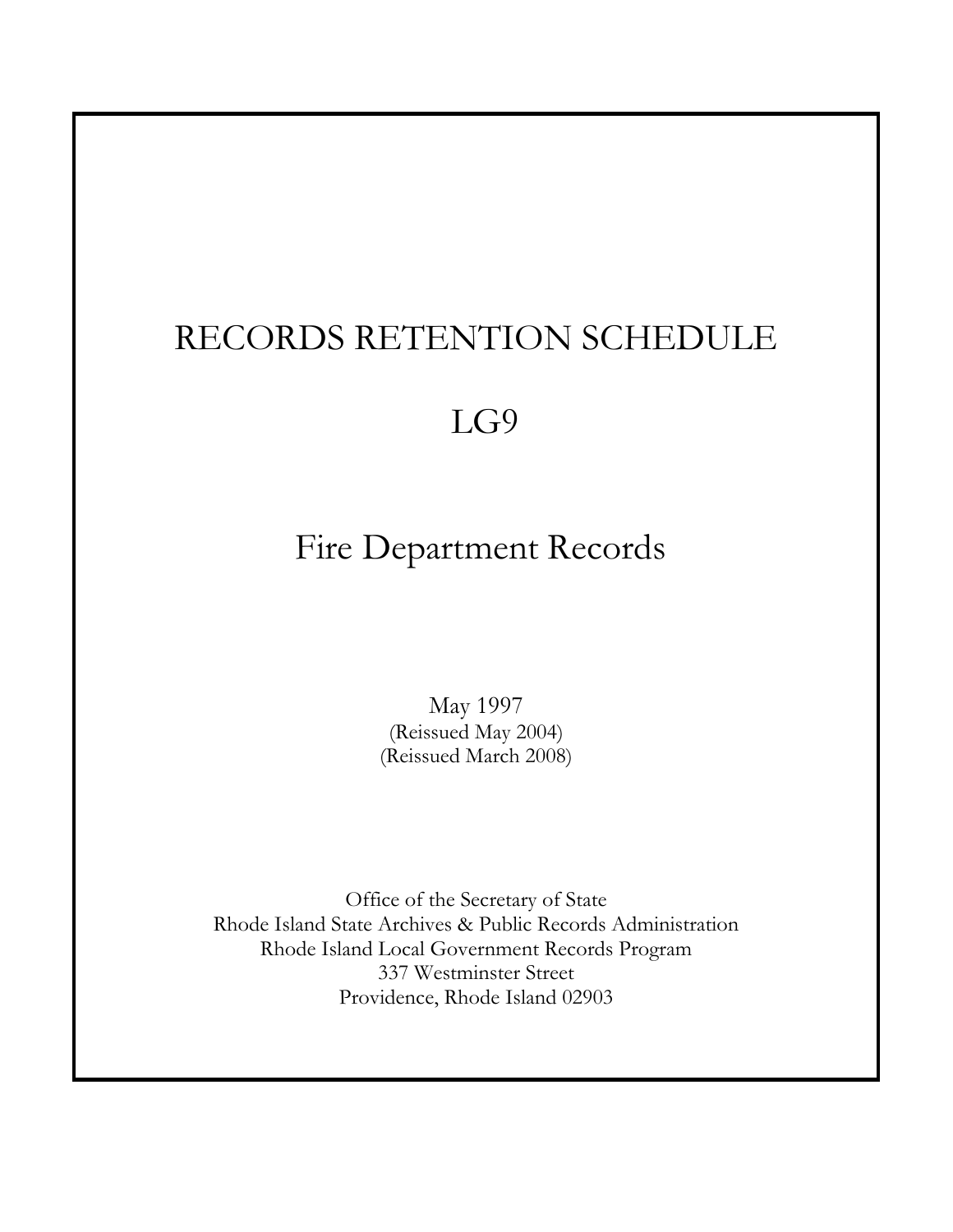## Records Retention Schedule LG9 Fire Department Records

This Records Retention Schedule has been developed by the Rhode Island Local Government Records Program of the State Archives in an effort to assist government officials in the proper management of public records.

The schedule consists of forty-two (42) separate sets of records, or series, recognized as those records generated by municipal fire departments. Included in each entry is a series number, records series title and description, and a retention period. For example,

| Series No. | Series Title & Description                   | Retention Period       |
|------------|----------------------------------------------|------------------------|
| LG9.2.7    | Day Sheets                                   | Retain five (5) years. |
|            | Summary of daily activities. May include     |                        |
|            | personnel, assignments, drills, inspections, |                        |
|            | testing, fire and rescue responses.          |                        |

The retention periods set forth in this document are minimum periods and are the result of analysis on the part of the State Archives concerning the legal, fiscal, administrative, and historical value of the records. Because many retention periods are based on state and federal statute and regulation, updates to this schedule may be issued to incorporate any changes.

Proper procedures for the destruction of public records must be adhered to. Records that are eligible for destruction can only be legally destroyed with an approved "Certificate of Records Destruction" (§38-1-10, §38-3-6 (j), and §42- 8.1-10). A Certification of Records Destruction form and instructions are included with this schedule. State Archives staff members are always available to answer questions you might have regarding any records issues.

**Local government officials should also consult with the municipal solicitor to determine if any records eligible for destruction may be involved in current, pending or anticipated litigation, any government investigation or regulatory proceeding, or request under the Access to Public Records Act (RIGL §38-2).** 

> Office of the Secretary of State Rhode Island State Archives and Public Records Administration Rhode Island Local Government Records Program 337 Westminster Street Providence, Rhode Island 02903 401-222-2353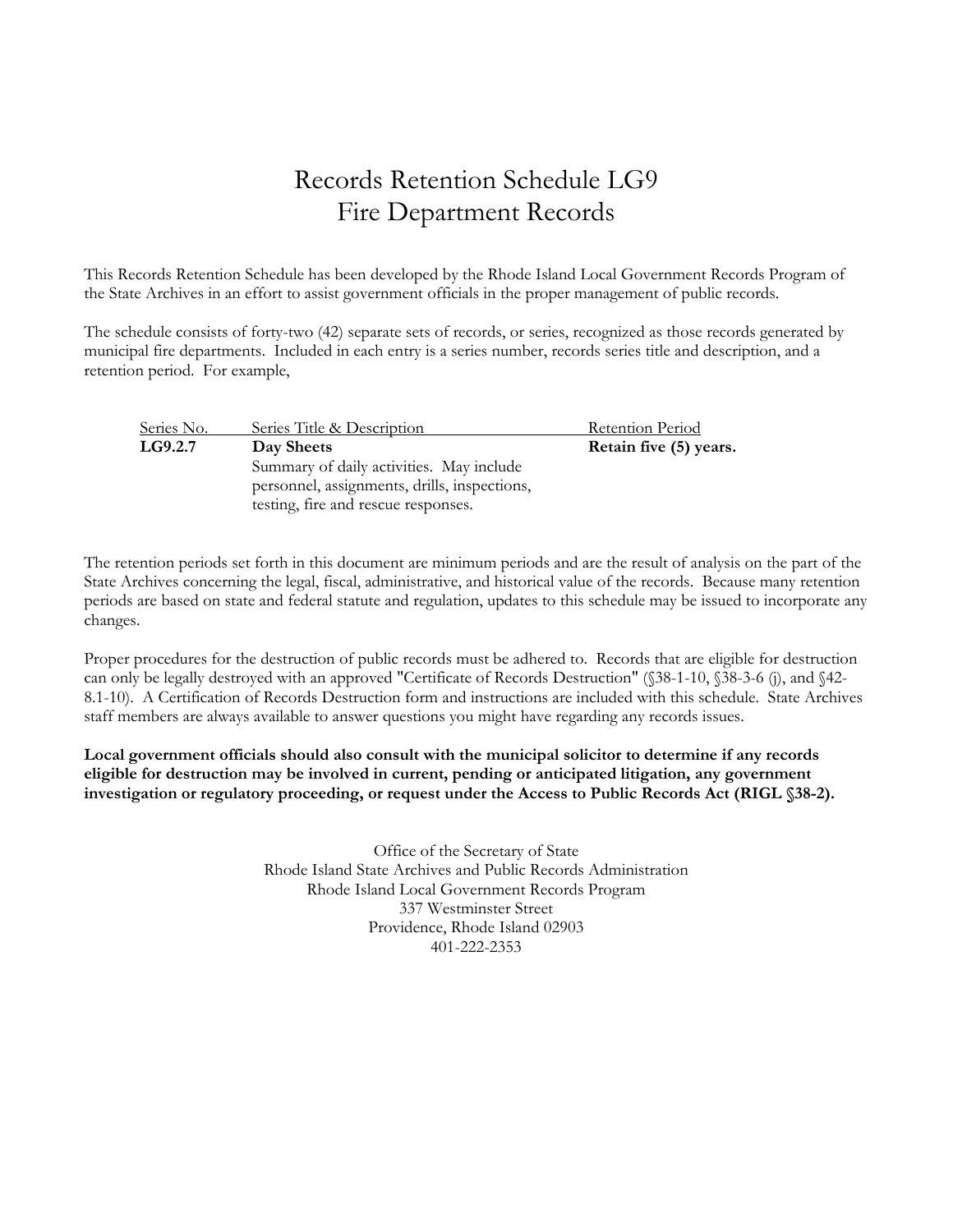#### **State of Rhode Island and Providence Plantations Rhode Island State Archives & Public Records Administration**

### **CERTIFICATION OF RECORDS DESTRUCTION**

| Department<br>1.                                  |                                                                                                                                                                       |                     |           |
|---------------------------------------------------|-----------------------------------------------------------------------------------------------------------------------------------------------------------------------|---------------------|-----------|
| Division<br>2.                                    |                                                                                                                                                                       | 3. Date             |           |
| destruction.                                      | In accordance with the Authority granted by Title 38 of the Rhode Island General<br>Laws these records have met the legal retention requirements and are eligible for |                     |           |
| 4. Record Series Number<br>(from schedule)        | 5. Record Series Title                                                                                                                                                | 6. Dates<br>to/from | 7. Volume |
|                                                   |                                                                                                                                                                       |                     |           |
|                                                   |                                                                                                                                                                       |                     |           |
|                                                   |                                                                                                                                                                       |                     |           |
|                                                   |                                                                                                                                                                       |                     |           |
|                                                   |                                                                                                                                                                       |                     |           |
|                                                   |                                                                                                                                                                       |                     |           |
|                                                   | 8. 1 certify that I have reviewed the above listed records and authorize their destruction.                                                                           |                     |           |
| Dept. Head or Records Custodian                   |                                                                                                                                                                       |                     |           |
| State Archivist<br>& Public Records Administrator |                                                                                                                                                                       |                     |           |

Signed and executed Certificate is a permanent record. (§42-8.1-10)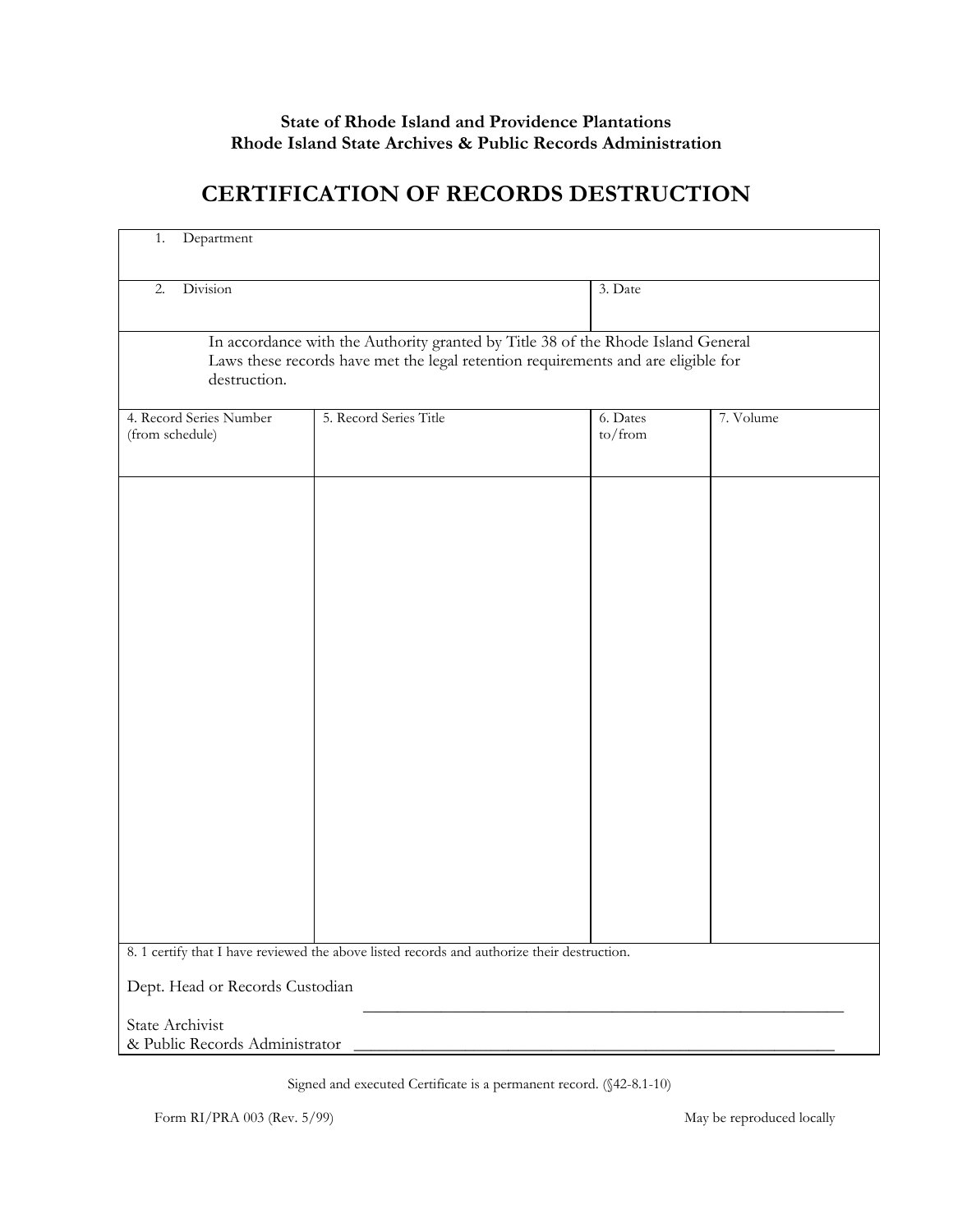#### **Certification of Records Destruction**

Instructions for completing the form. Numbers below correspond with blocks on the Certification of Records Destruction form, a copy of which is provided on the previous page. The form may be reproduced.

1. Department - means any state or local government entity. Include the name of your city or town.

2. Division - means any sub-unit of any department.

3. Date - the date your department prepared the form.

4. Record Series Number - enter the exact series number. Each series listed on retention schedules has a unique identifying number. Series numbers are preceded by the letters LG on municipal schedules and on General Schedules by the letters GS.

5. Record Series Title - enter the exact record series title, as listed on the retention schedule. Each series title should correspond to the one cited in the schedule. If your department uses different titles than those found in the schedules, you may want to add the local title in square brackets [ ] under each entry on the form. **Note:** Using the precise record series number and title will expedite the approval process.

6. Dates to/from - enter the earliest and latest dates covered by the records proposed for destruction. In most cases just the year will suffice.

**Note:** For purposes of calculating retention, do not count the year in which the records were created. If the retention period of a particular series is qualified by wording such as "audit plus one year" or "three years after expiration," the date of the completed audit or the year of expiration needs to be also noted.

7. Volume - enter the volume of records to be destroyed. Volume is most easily measured by the number of inches or linear feet of records, although cubic foot measurements give a more accurate figure. A table of volumes and a cubic foot equivalency formula are provided below.

8. Department Head or Records Custodian - signature of the local official authorized to request records destruction.

Send the completed form to the Rhode Island State Archives. The Certificate will be reviewed, countersigned by the State Archivist/Public Records Administrator, and then returned. Upon receipt the records may legally be destroyed. The signed and executed Certification of Records Destruction must be retained as a permanent record under RIGL §42-8.1-10.

#### **Table of Volumes**

| standard records storage box $(15" \times 12" \times 10")$ | 1.2 cubic foot                |
|------------------------------------------------------------|-------------------------------|
| letter size file drawer                                    | 1.5 cubic feet                |
| legal size file drawer                                     | 2 cubic feet                  |
| lateral file drawer                                        | 2.5 cubic feet                |
|                                                            | Cubic Foot Fourwalong Formula |

#### **Cubic Foot Equivalency Formula**

 $L x W x H (inches)$ 

 $\frac{1}{2}$  cubic feet/unit 1728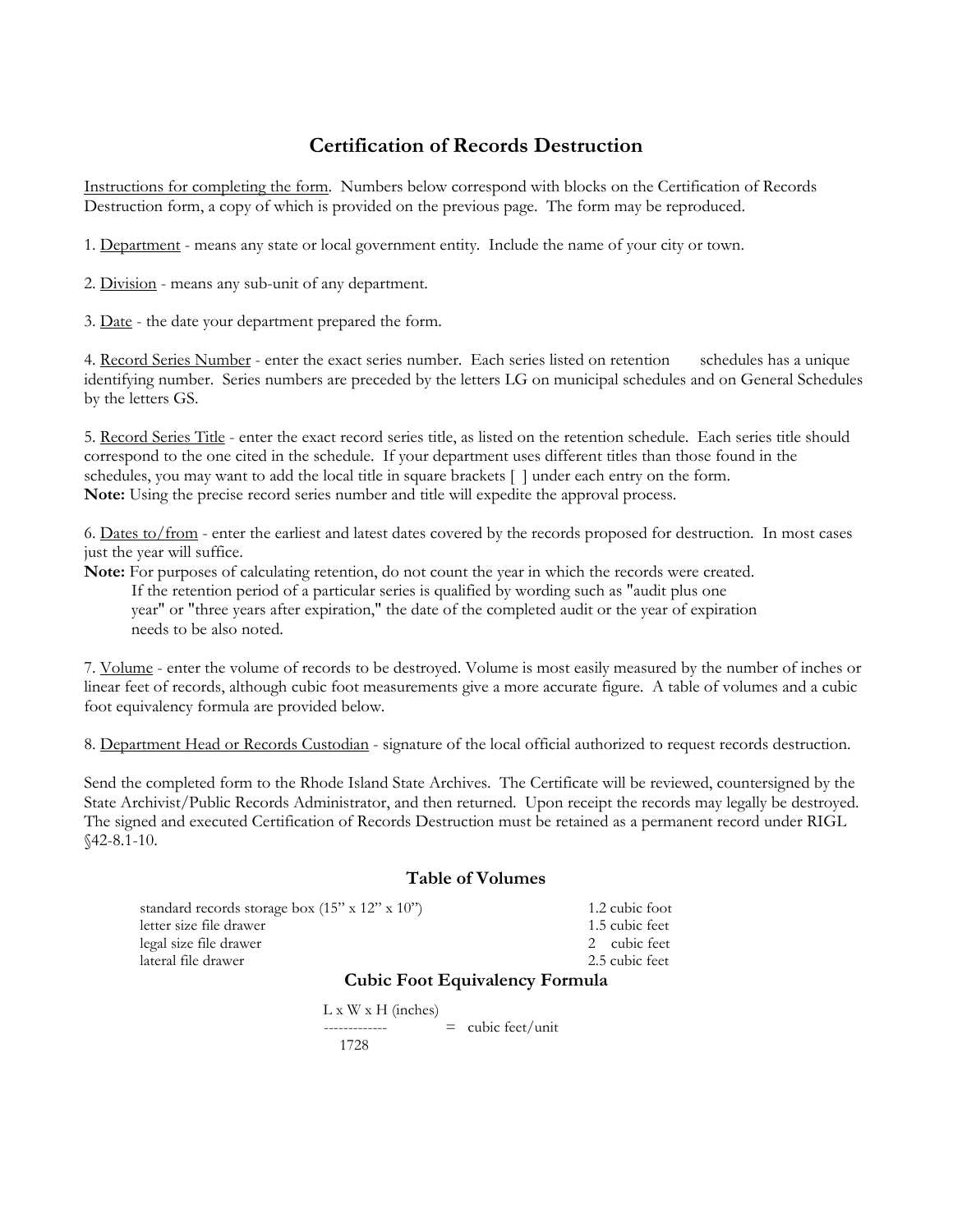| Record Series No. | Record Series Title and Description                                                                                                                                                                                                                                                                                                                                                                                                                                            | Retention                                                                                                                                                                                               |
|-------------------|--------------------------------------------------------------------------------------------------------------------------------------------------------------------------------------------------------------------------------------------------------------------------------------------------------------------------------------------------------------------------------------------------------------------------------------------------------------------------------|---------------------------------------------------------------------------------------------------------------------------------------------------------------------------------------------------------|
| LG9.1             | <b>Fire Prevention</b>                                                                                                                                                                                                                                                                                                                                                                                                                                                         |                                                                                                                                                                                                         |
| LG9.1.1           | <b>Street Files/Building Information Files</b><br>Ongoing reference record of fire department<br>activity for individual street addresses or<br>buildings. May include inspection reports and<br>certificates, petitions for variances,<br>investigation records, memos, photographs,<br>plans, copies of reports, or other<br>documentation.                                                                                                                                  | Retain for life of<br>building or until<br>occupancy classifica-<br>tion legally changed.<br>Purge obsolete records<br>and records of no<br>further administrative<br>value after three $(3)$<br>years. |
| LG9.1.2           | <b>Inspection/Compliance Files</b><br>Ongoing files relating to individual schools,<br>apartment buildings, office buildings, nursing<br>or group homes, and rooming houses relative<br>to fire prevention, inspection, and compliance<br>as defined by the Fire Safety Code. May<br>include certificates of inspection and reports,<br>Department of Education fire drill code<br>reports, surveys, Board of Appeal and Fire<br>Safety decisions, applications for variances. | Retain during<br>functional life of<br>building.<br>Destroy drill reports<br>after three (3) years.                                                                                                     |
| LG9.1.3           | <b>Inspections and Certifications</b><br>Records of inspection, release, and approval<br>by fire department for requirements such as<br>Certificates of Occupancy, residential fire<br>detection (smoke detectors) certification for<br>transfer of title, and other Fire Safety Code<br>regulations or municipal ordinances.                                                                                                                                                  | Retain for life of<br>building or until<br>occupancy classifica-<br>tion legally changed.<br>Purge obsolete records<br>and records of no<br>further administrative<br>value after three (3)<br>years.   |
| LG9.1.4           | <b>Alarm Systems Files</b><br>Inspection and testing records for individual<br>alarm systems. May include systems testing<br>and certification documentation, inspection<br>records, service contracts and reports,<br>permits, diagrams, site information,<br>emergency contact lists, and correspondence.                                                                                                                                                                    | Retain systems<br>documentation during<br>functional life of<br>system.<br>Retain other records<br>until obsolete or of no<br>administrative value.                                                     |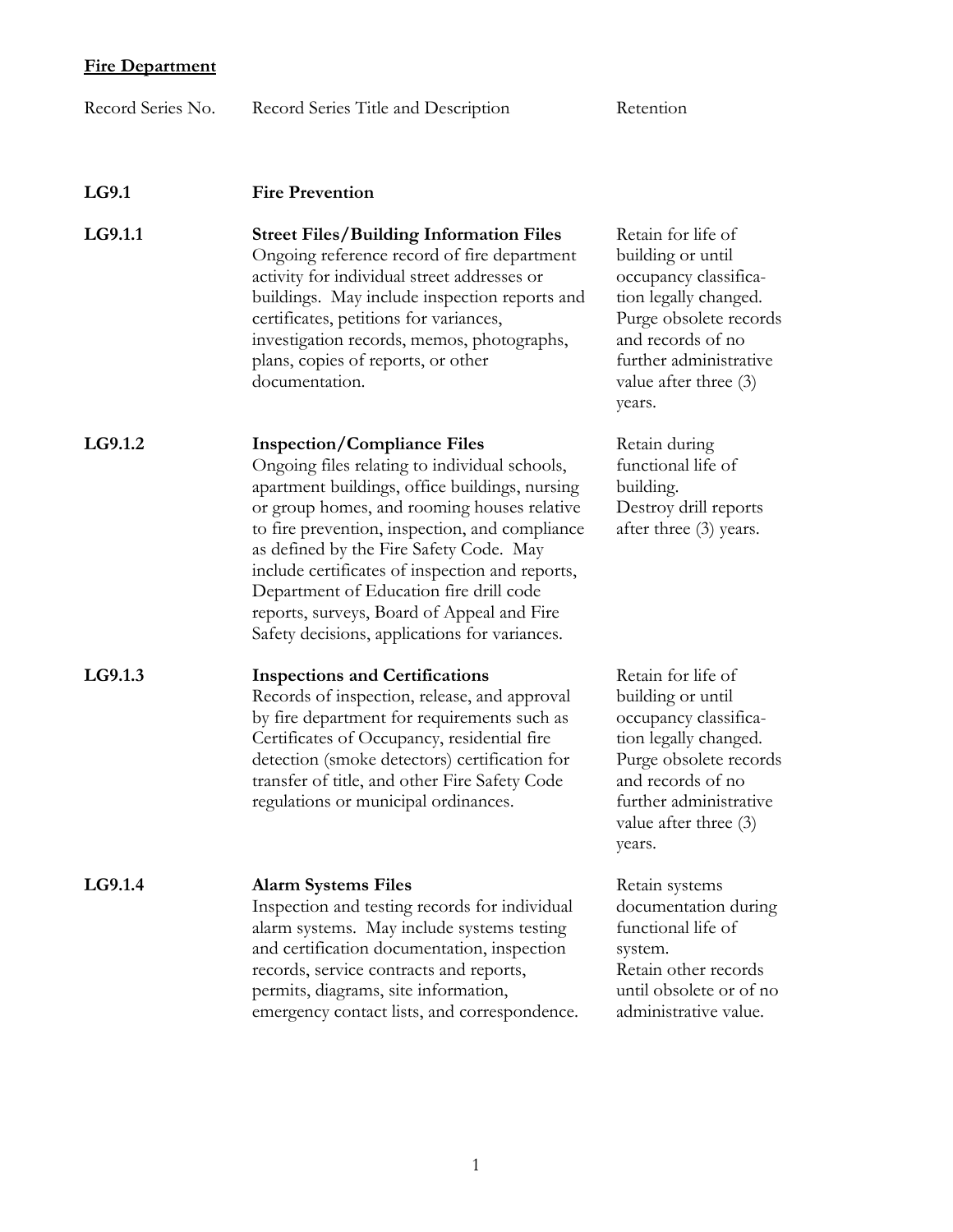| Record Series No. | Record Series Title and Description                                                                                                                                                                                                                                                                                                                                                                                                                                                                                                                    | Retention                                                                                                  |
|-------------------|--------------------------------------------------------------------------------------------------------------------------------------------------------------------------------------------------------------------------------------------------------------------------------------------------------------------------------------------------------------------------------------------------------------------------------------------------------------------------------------------------------------------------------------------------------|------------------------------------------------------------------------------------------------------------|
| LG9.1.5           | <b>Permits/Licenses Issued</b><br>Applications and copy permits issued by local<br>fire authority. May include permits relating to<br>fireworks, storage and handling of flammable<br>liquids or hazardous substances, model rocket<br>engines, or the selling of fire detection<br>equipment.                                                                                                                                                                                                                                                         | Retain three (3) years<br>after expiration.                                                                |
| LG9.1.6           | <b>Permits/Licenses Notification</b><br>Notification from State Fire Marshall or other<br>licensing authority to municipal fire<br>department that permit has been issued. May<br>include copies of applications and permits<br>relating to the possession, manufacturing,<br>dealing, or use of explosives, permits for<br>servicing of portable fire extinguishers,<br>asbestos removal, fumigation. May also<br>include copy license applications for permits<br>issued by other municipal departments which<br>require release by fire department. | Retain one (1) year.                                                                                       |
| LG9.1.7           | <b>Violation/Complaint Files</b><br>Notification record of violations and<br>complaints relating to the Fire Safety Code.<br>May include time, name, address, location of<br>violation/complaint, complaint summaries,<br>investigation reports, disposition, and<br>departmental follow-ups.<br><b>Note:</b> Series may form part of:<br>LG9.1.1 Street/Building Information Files,                                                                                                                                                                   | Retain three (3) years<br>after resolution.                                                                |
|                   | LG9.1.2 Inspection/Compliance Files, or<br>LG9.1.3 Inspections and Certifications.                                                                                                                                                                                                                                                                                                                                                                                                                                                                     |                                                                                                            |
| LG9.1.8           | Plans<br>Building plans used for inspection and<br>approval process. Details fire detection<br>specifications or other Fire Safety Code<br>compliance requirements.                                                                                                                                                                                                                                                                                                                                                                                    | Retain until Certificate<br>of Occupancy issued<br>and plans are of no<br>further administrative<br>value. |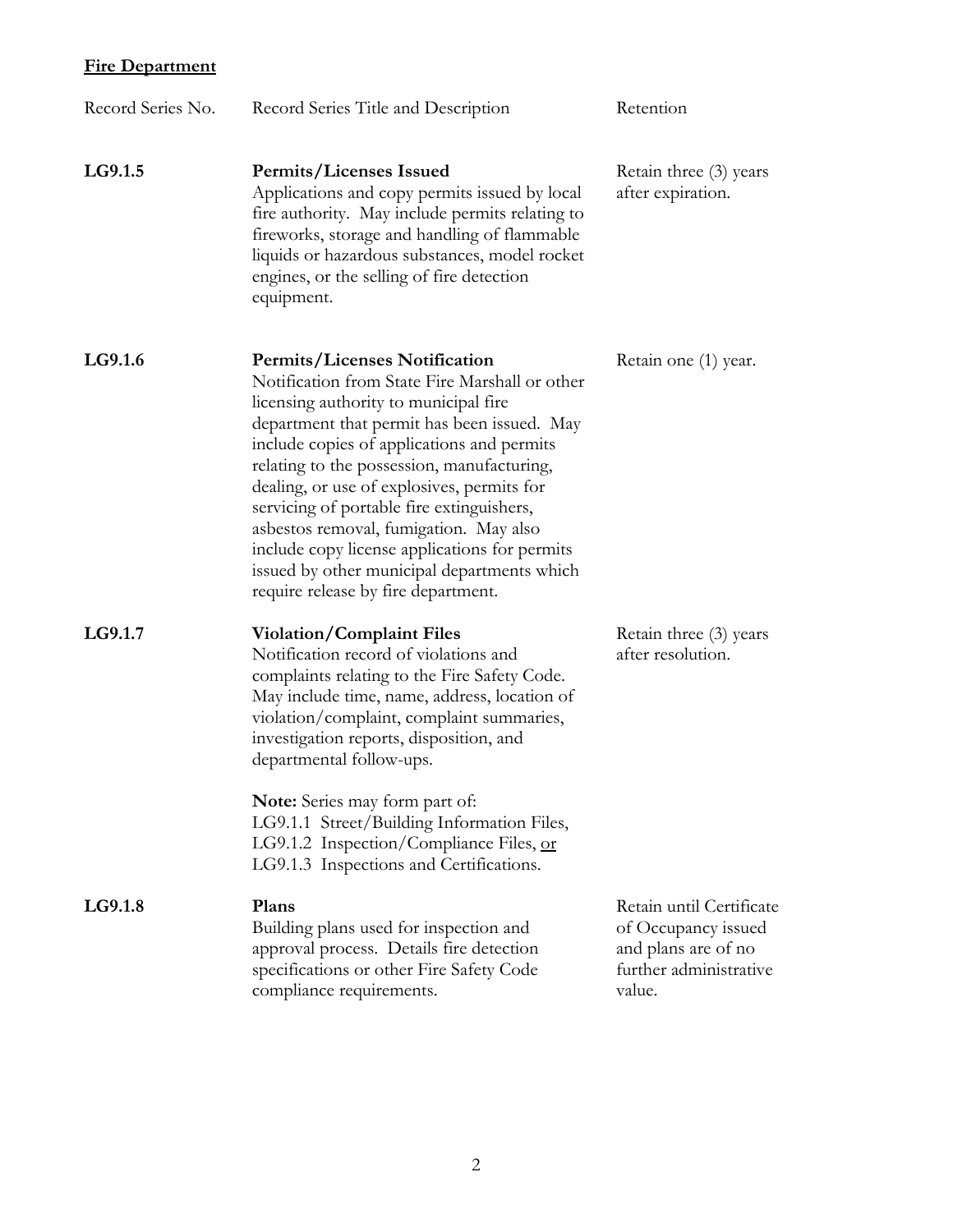| Record Series No. | Record Series Title and Description                                                                                                                                                                                                                                                                                    | Retention                                                                                 |
|-------------------|------------------------------------------------------------------------------------------------------------------------------------------------------------------------------------------------------------------------------------------------------------------------------------------------------------------------|-------------------------------------------------------------------------------------------|
| LG9.1.9           | <b>Variances</b><br>Municipal fire department copy of variance<br>applications and decisions handed down by<br>the Fire Safety Code Board of Appeal and<br>Review.                                                                                                                                                     | Retain for life of<br>building or until<br>occupancy classifica-<br>tion legally changed. |
|                   | Note: Series may form part of:<br>LG9.1.1 Street/Building Information Files,<br>LG9.1.2 Inspection/Compliance Files, or<br>LG9.1.3 Inspections and Certifications.                                                                                                                                                     |                                                                                           |
| LG9.1.10          | <b>Education Programs</b><br>Multi-media materials relating to fire<br>prevention education. May include brochures,<br>films, program materials, posters, and<br>pamphlets.                                                                                                                                            | Retain until updated or<br>superseded.                                                    |
| LG9.2             | <b>Fire and Rescue Response</b>                                                                                                                                                                                                                                                                                        |                                                                                           |
| LG9.2.1           | <b>Dispatch Tapes</b><br>Audio tapes of incoming calls and outgoing<br>dispatch instructions.                                                                                                                                                                                                                          | Retain thirty (30) days<br>before re-use.                                                 |
| LG9.2.2           | <b>Dispatch Cards</b><br>Record of incoming calls received by the<br>department. Data may include how call was<br>received (phone, radio), complainant name,<br>address and phone number, name of<br>dispatcher, time received, dispatched to scene<br>and recalled, rescue or engine numbers<br>responding.           | Retain three (3) years.                                                                   |
| LG9.2.3           | Dispatch Logs<br>Record of dispatch responses to incoming<br>calls or alarms. Data may include case,<br>incident, alarm, or box numbers, location,<br>time received, origin of call, arrival time, type<br>of response (engine number or rescue),<br>description, and recall or elapsed time of<br>vehicle responding. | Retain three (3) years.                                                                   |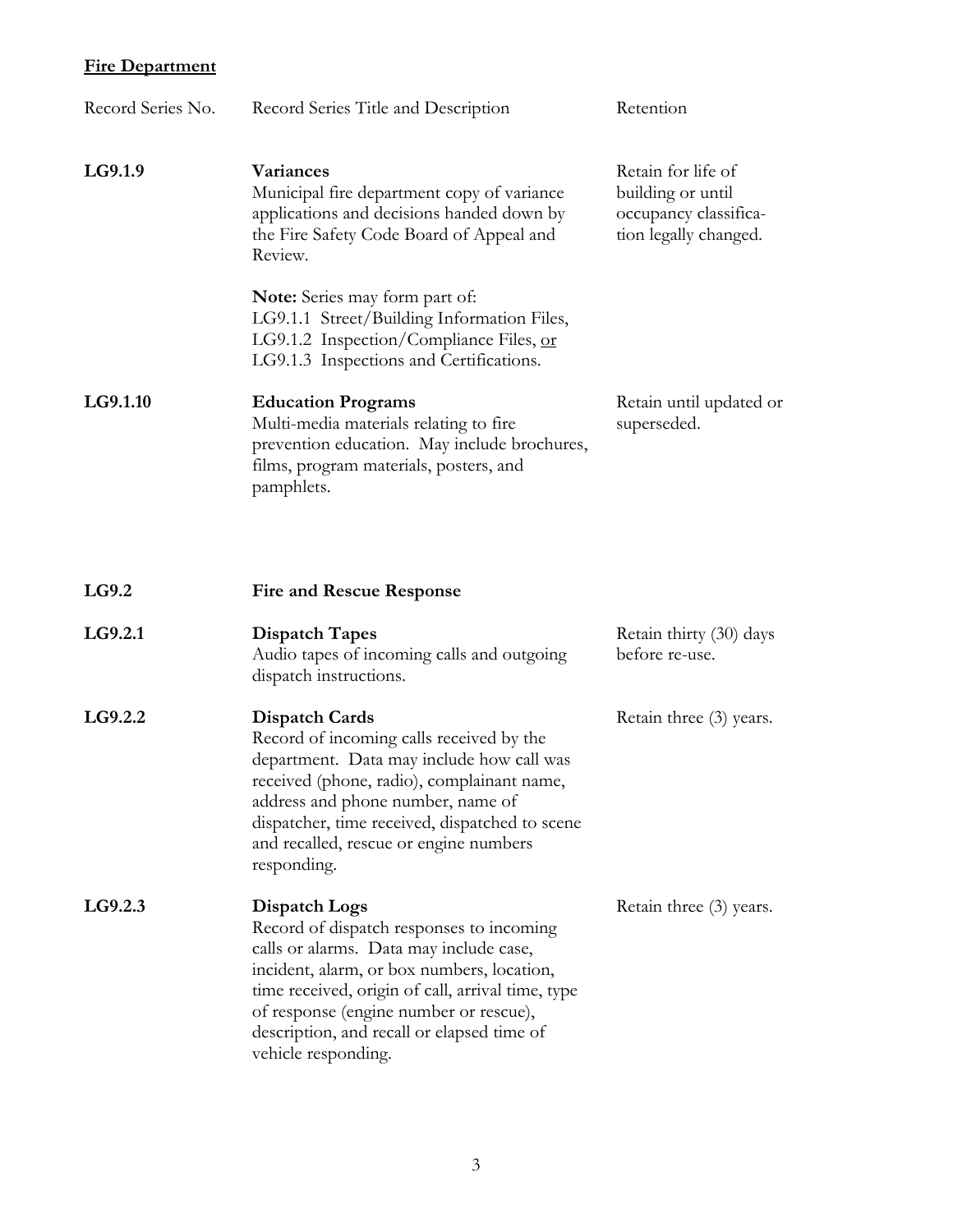| Record Series No. | Record Series Title and Description                                                                                                                                                                                                                                                                        | Retention                                            |
|-------------------|------------------------------------------------------------------------------------------------------------------------------------------------------------------------------------------------------------------------------------------------------------------------------------------------------------|------------------------------------------------------|
| LG9.2.4           | <b>Alarm Tapes</b><br>Machine tape record of alarms received<br>detailing box number, time received, and date<br>of alarm.                                                                                                                                                                                 | Retain one (1) year.                                 |
| LG9.2.5           | <b>Alarm Response Cards</b><br>Record detailing location and appropriate<br>response for alarms from individual boxes.<br>Information may include location, contact<br>names, number of vehicle(s) to respond, stand<br>by vehicles.                                                                       | Retain until updated,<br>superseded, or<br>obsolete. |
| LG9.2.6           | Circuit/Radio/Box Test Logs<br>Record of alarm response tests conducted on<br>all circuit, radio, and location alarm boxes to<br>ensure proper alarm signals are being<br>received.                                                                                                                        | Retain one (1) year.                                 |
| LG9.2.7           | Day Sheets<br>Summary of daily activities. May include<br>personnel, assignments, drills, inspections,<br>testing, fire and rescue responses.                                                                                                                                                              | Retain five<br>$(5)$ years.                          |
| LG9.2.8           | <b>Manpower Accountability Sheets</b><br>Daily personnel listing of each company<br>detailing drivers, officer in charge, and<br>privates.                                                                                                                                                                 | Retain one (1) year.                                 |
| LG9.2.9           | <b>Fire Reports</b><br>Reports on individual fire incidents. Data<br>includes name and address, vehicle(s) and<br>number of personnel responding to scene,<br>date and time of response, lists of injuries or<br>extent of damage. May include<br>supplementary/follow-up reports and casualty<br>reports. |                                                      |
|                   | (a) First, second, and third degree arson.                                                                                                                                                                                                                                                                 | Permanent or until<br>legal proceedings<br>complete. |
|                   | (b) All others.                                                                                                                                                                                                                                                                                            | Retain ten (10) years.                               |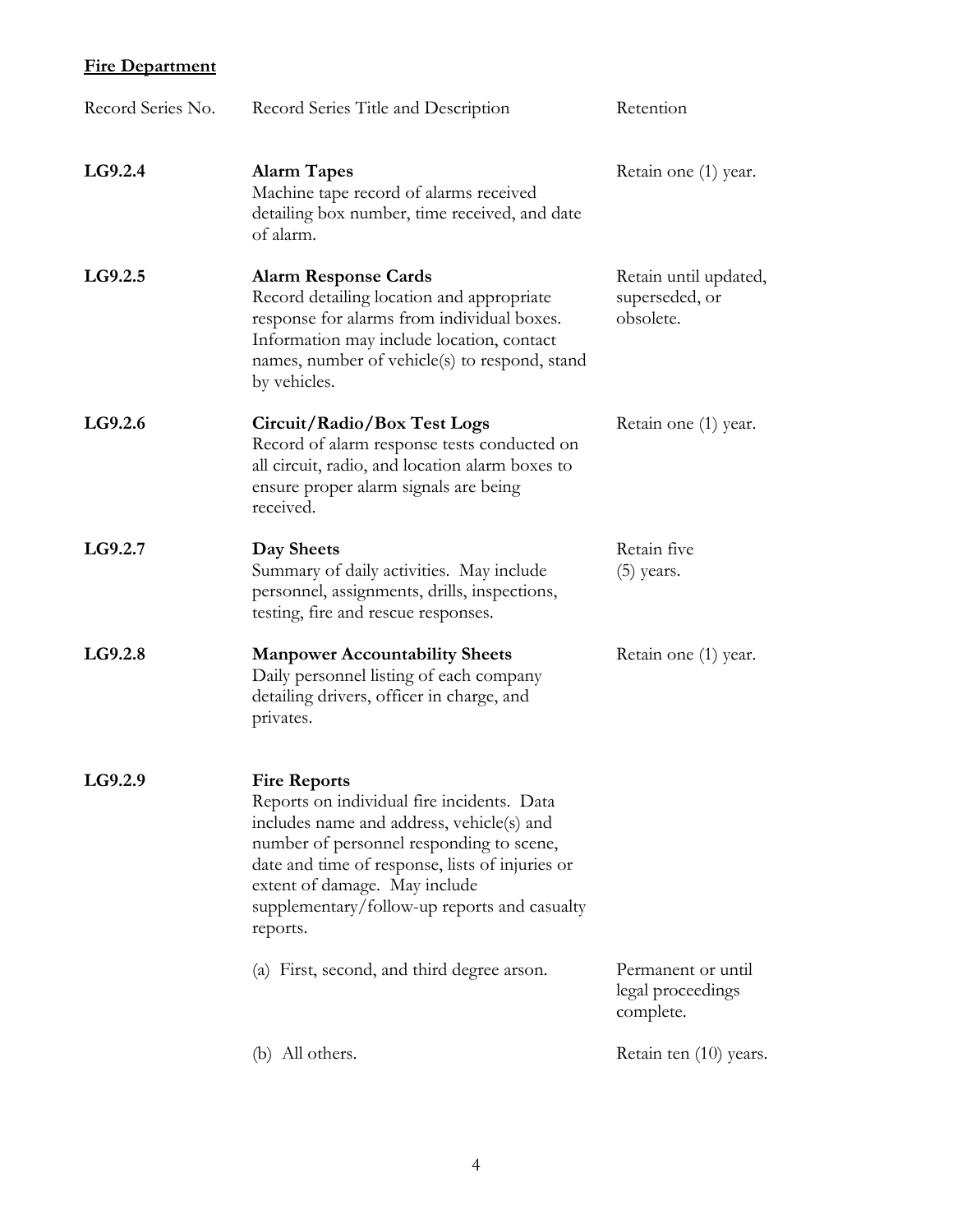| Record Series No. | Record Series Title and Description                                                                                                                                                                                                                                                                                               | Retention                                                                                                                                 |
|-------------------|-----------------------------------------------------------------------------------------------------------------------------------------------------------------------------------------------------------------------------------------------------------------------------------------------------------------------------------|-------------------------------------------------------------------------------------------------------------------------------------------|
| LG9.2.10          | <b>Rescue Reports</b><br>Reports on individual rescue responses.<br>Information may include incident number,<br>date, time, location, responding personnel,<br>patient identification and history, injury, vitals,<br>treatment information, signed and witnessed<br>patient refusal of service or treatment, and<br>disposition. | Retain ten (10) years.<br>Note: If minor<br>involved, retain three<br>(3) years after minor<br>reaches the age of<br>eighteen (18) years. |
| LG9.2.11          | <b>Fire/Rescue Report Index</b><br>Index used for retrieving individual fire or<br>rescue reports. Information may include<br>report number, names of callers or patients,<br>victims, and address/location of incident.                                                                                                          | Purge with related Fire<br>Report LG9.2.9 or<br>Rescue Report<br>LG9.2.10.                                                                |
| LG9.2.12          | <b>Investigation Files</b><br>Record of fire department investigations of<br>suspicious or incendiary fires. May include<br>reports (fire, rescue, investigators', State Fire<br>Marshall, police, casualty, insurance), photos,<br>memos, diagrams, or other documentation<br>relating to investigation.                         | Retain until final<br>disposition of case.                                                                                                |
| LG9.2.13          | Photographic and Video Evidence<br>Film or video documentation relating to fire<br>investigations. May include film, prints, video<br>cassettes, negatives, and index detailing dates,<br>address, or owner of property photographed.                                                                                             | Retain until final<br>disposition of case.<br>Review for historical<br>value.                                                             |
| LG9.2.14          | <b>Evidence Logs</b><br>Log recording date, incident number, incident<br>address, and media type (prints, negatives,<br>video). May also act as finding aid to location<br>of media.                                                                                                                                              | Retain one year after<br>final disposition of all<br>entries.                                                                             |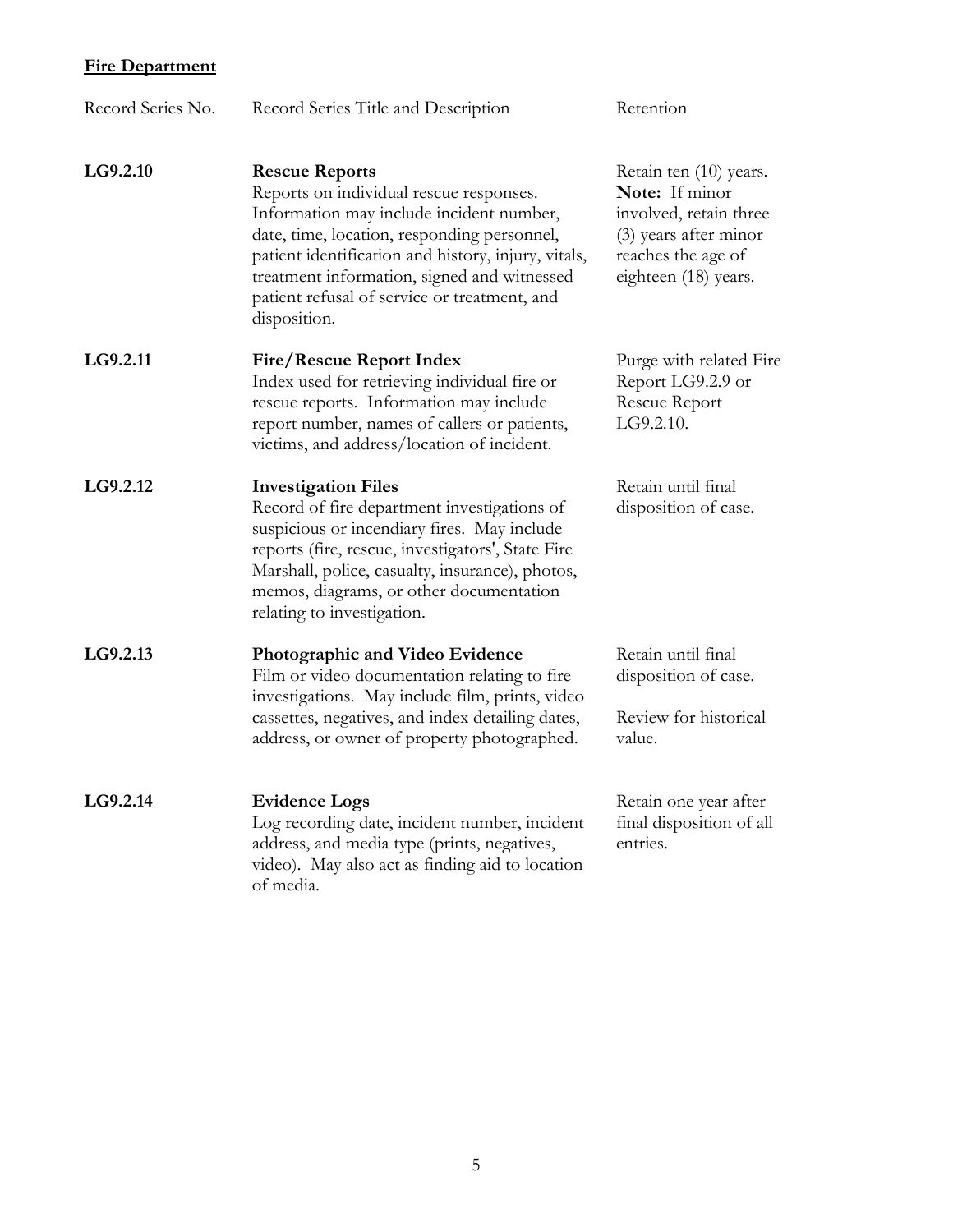| Record Series No. | Record Series Title and Description                                                                                                                                                                                                                                                                                                                                                                                                                                                                                                                                                     | Retention                                                                                                                                                      |
|-------------------|-----------------------------------------------------------------------------------------------------------------------------------------------------------------------------------------------------------------------------------------------------------------------------------------------------------------------------------------------------------------------------------------------------------------------------------------------------------------------------------------------------------------------------------------------------------------------------------------|----------------------------------------------------------------------------------------------------------------------------------------------------------------|
|                   |                                                                                                                                                                                                                                                                                                                                                                                                                                                                                                                                                                                         |                                                                                                                                                                |
| LG9.3             | <b>Hazardous Materials</b>                                                                                                                                                                                                                                                                                                                                                                                                                                                                                                                                                              |                                                                                                                                                                |
| LG9.3.1           | <b>Hazardous Substances Right to Know</b><br><b>Files</b><br>Consists of detailed product/chemical<br>identification listings supplied annually by<br>individual employers that hold, use, or sell<br>products considered hazardous by the US<br>Department of Labor, Division of<br>Occupational Health and Safety. Series may<br>include US Department of Labor forms or<br>material safety data sheets, emergency and<br>hazardous chemical inventory forms,<br>company emergency plans, inspection reports,<br>or other mandated documentation relating to<br>hazardous substances. | Retain annual updates<br>three (3) years. Retain<br>other records as long<br>as the employer does<br>business in the<br>municipality, plus<br>seven (7) years. |
| LG9.3.2           | <b>Storage Tank Files</b><br>Record detailing the installation/removal of<br>individual storage tanks and the storage of<br>flammable or hazardous materials. May<br>include permits for the maintenance,<br>installation, abandonment, or removal of<br>storage tanks, permits for the storage of<br>hazardous/flammable substances, inspection,<br>plans, complaints, memos, and<br>correspondence.                                                                                                                                                                                   | Retain seven (7) years<br>after removal of tank.                                                                                                               |
| LG9.3.3           | Hazardous Materials Incident File<br>Record of hazardous material incidents. May<br>include hazardous incident reports, copy<br>fire/rescue reports, narratives, and memos.                                                                                                                                                                                                                                                                                                                                                                                                             | Permanent.                                                                                                                                                     |
| LG9.4             | <b>Apparatus and Equipment</b>                                                                                                                                                                                                                                                                                                                                                                                                                                                                                                                                                          |                                                                                                                                                                |
| LG9.4.1           | <b>Apparatus Inspection Sheets</b><br>Record of inspection checks including vehicle,<br>mechanical systems, and equipment.                                                                                                                                                                                                                                                                                                                                                                                                                                                              |                                                                                                                                                                |
|                   | (a) Daily and weekly inspections.                                                                                                                                                                                                                                                                                                                                                                                                                                                                                                                                                       | Retain one (1) year.                                                                                                                                           |
|                   | (b) Monthly inspections.                                                                                                                                                                                                                                                                                                                                                                                                                                                                                                                                                                | Retain three (3) years.                                                                                                                                        |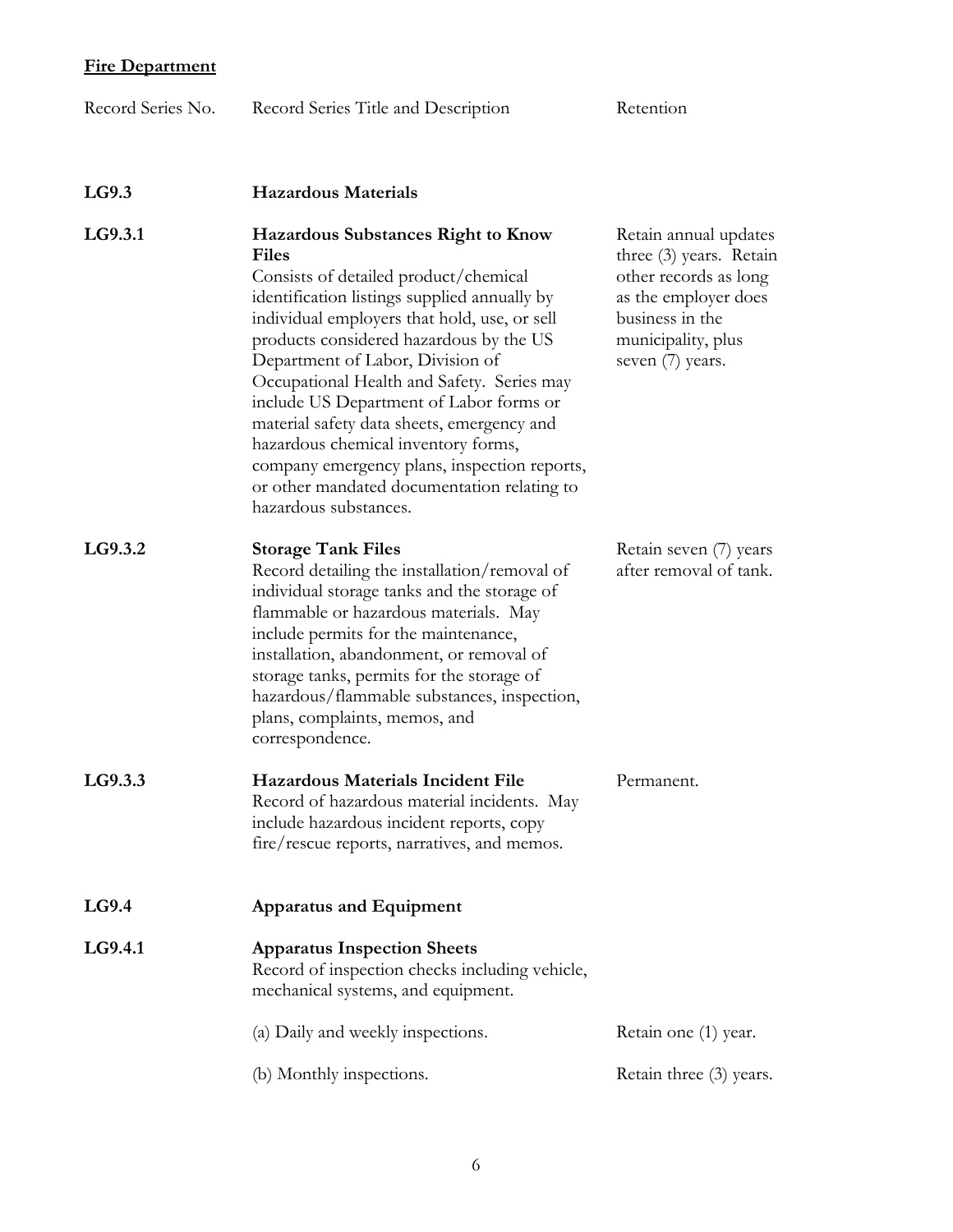| Record Series No. | Record Series Title and Description                                                                                                                                                                                                                                                                                                         | Retention                                                                                                                                                          |
|-------------------|---------------------------------------------------------------------------------------------------------------------------------------------------------------------------------------------------------------------------------------------------------------------------------------------------------------------------------------------|--------------------------------------------------------------------------------------------------------------------------------------------------------------------|
| LG9.4.2           | <b>Fuel Inventory Sheets</b><br>Record of daily, weekly, or monthly fuel use<br>by station and/or vehicles. Data may include<br>type of fuel used, pump location, meter<br>readings, gallons delivered, stick reading of<br>tank, odometer reading, and total gallons<br>consumed.                                                          | Retain until successful<br>audit plus one (1) year.                                                                                                                |
| LG9.4.3           | <b>Apparatus Accident Files</b><br>Department record of accidents sustained to<br>municipal fire/rescue vehicles. May include<br>police reports, witness statements,<br>memoranda, diagrams, photographs or other<br>related documentation.                                                                                                 | Retain three (3) years<br>unless in litigation.<br>Note: If minor<br>involved, retain three<br>(3) years after minor<br>reaches the age of<br>eighteen (18) years. |
| LG9.4.4           | <b>Fire Hose Test/Disposition Cards</b><br>Record history of fire hoses used by the<br>department. Data may include type of hose,<br>date acquired, when and where serviced, tests<br>conducted, and disposition.                                                                                                                           | Retain until final<br>disposition of hose.                                                                                                                         |
| LG9.4.5           | <b>Fire Hydrant Identification Cards</b><br>Record of individual fire hydrants in service.<br>Data may include identifying characteristics of<br>each hydrant including location, date installed,<br>size of lead, make, number of turns to open,<br>size of main.                                                                          | Retain until hydrant<br>replaced or no longer<br>in service.                                                                                                       |
| LG9.4.6           | <b>Work Request and Repair Orders</b><br>Request and repair record for alarm circuits,<br>vehicles, or equipment. May include dates<br>and times of request and repair, data on<br>materials used or needed, location of circuit,<br>pole number, instructions, description of<br>work, name of person completing work, and<br>hours spent. | Retain three (3) years.                                                                                                                                            |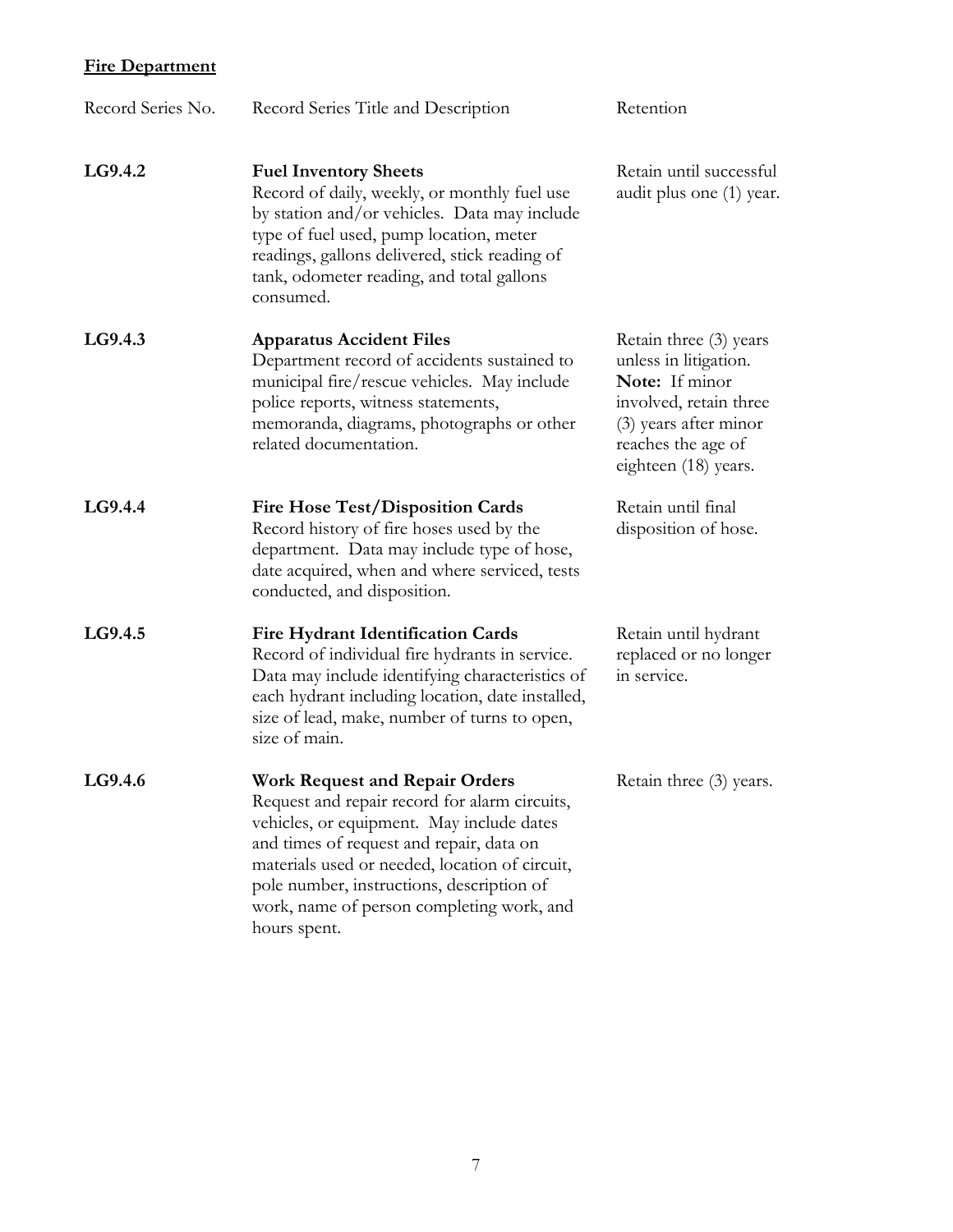| Record Series No. | Record Series Title and Description                                                                                                                                                                                                   | Retention                                                                                                                       |
|-------------------|---------------------------------------------------------------------------------------------------------------------------------------------------------------------------------------------------------------------------------------|---------------------------------------------------------------------------------------------------------------------------------|
| LG9.4.7           | <b>Mask Service and Tank Cards</b><br>Record inventory and service record for<br>individual fire department air pacs. Includes<br>model, serial number, purchase date, type,<br>cubic feet of tank, and service record.               | Retain until replaced<br>or no longer in service.                                                                               |
| LG9.4.8           | <b>Ladder Test Records</b><br>Record history of ground and aerial ladders<br>used by department. Data may include length<br>of ladder, date purchased, when and where<br>serviced, tests conducted, and disposition.                  | Retain until final<br>disposition of ladder.                                                                                    |
| LG9.4.9           | <b>Vehicle Records</b><br>Records relating to each vehicle owned and<br>serviced by the municipality. May include<br>title, registration, inspection, maintenance,<br>checklists, repair, and incident reports.                       | Destroy one (1) year<br>after disposal of<br>vehicle and completion<br>of successful audit.                                     |
| LG9.4.10          | <b>Traffic Light Records</b><br>Record of traffic lights which department is<br>responsible for maintaining and servicing.<br>May include intersection/signal diagrams,<br>specifications, schematics, and work and<br>repair orders. | Retain diagrammatic<br>records during<br>functional life of<br>signal. Destroy<br>maintenance records<br>after three (3) years. |
| LG9.5             | Administration                                                                                                                                                                                                                        |                                                                                                                                 |
| LG9.5.1           | <b>Directives and Orders</b><br>Official statements of policy, operating<br>procedure, and standards. May include<br>general or special orders.                                                                                       | Permanent - one<br>record copy signed or<br>issued by department<br>or division head.                                           |